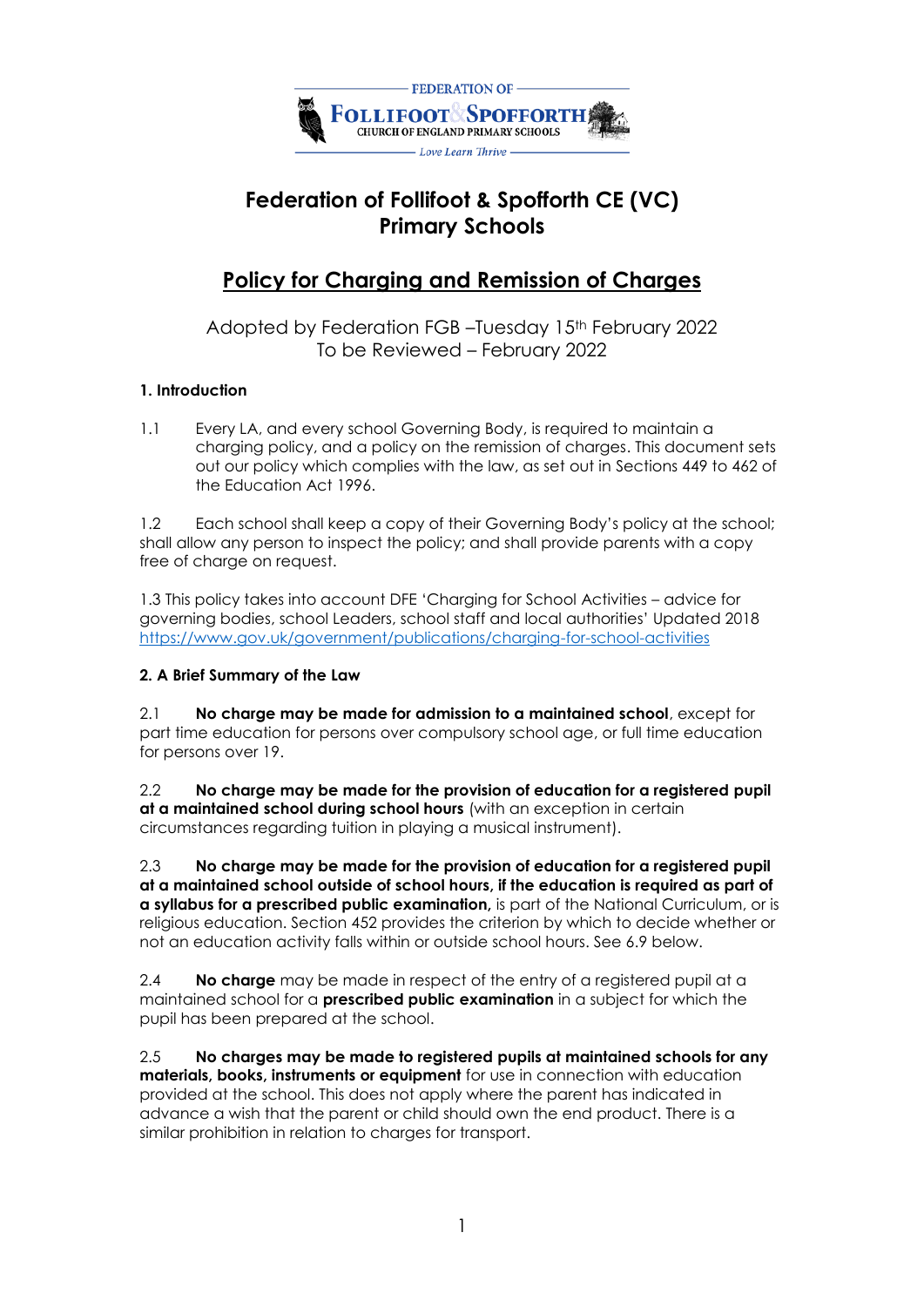2.6 Charges are permitted in cases where the above prohibitions do not apply. These are called optional extras; the charges may be made to the parents, and may not exceed the cost of provision. The provisions regarding charging do not apply to charges made by persons other than the Governing Body or LA; nor to charges to be paid by persons other than the registered pupil or their parents.

## **3. Voluntary Contributions**

3.1 The LA or any Governing Body may at any time request or invite voluntary contributions for the benefit of the school or any school activity.

3.2 Any request or invitation for voluntary contributions will make cLAr:

- That there is no obligation to make any contribution
- They help that is available to families on low incomes and in receipt of identified benefits as per page 9 of the DFE advice document.
- That registered pupils at the school will not be treated differently according to whether or not their parents have made any contribution.

3.3 No pupil will be left out of an activity because his or her parent has not made a voluntary contribution. Where there are not sufficient funds for an activity to go ahead, then it will be cancelled. Parents will be informed at the planning stage if an activity cannot take place without some help from parents, and that it may have to be cancelled if sufficient funds cannot be raised. If the number of places for a particular activity is limited, a decision will be taken which pupils will be given the opportunity to participate, without reference to parents' willingness or ability to make a voluntary contribution towards the cost.

### **4. Third Party Charges**

4.1 Persons other than the LA or Governing Body may make charges in relation to activities they organise or provide (for example music tuition), even if these take place during school hours.

Children will then be allowed to participate if the charges have been paid; otherwise, the parent will have to ask the school to agree to their child being absent.

## **5. LA Charges**

5.1 The LA charges pupils/parents/members of the public for the following services:

- n Outdoor Education
- Music Service
- Adult Education
- Transport to school/college (if ineligible for free transport)
- $\Box$  Provision of copies of certain documents

5.2 The object of such charges is to make a contribution to the cost of provision of the service in question, in accordance with the County Council's approved budget. The Authority will make available on request details of the services available, and the charges made from time to time. Charges made in respect of individual pupils will not exceed the actual cost of providing the activity.

5.3 In any case where an individual considers that, for some exceptional reason, the normal charge should be remitted in whole or part, they may request a remission, and this will be considered by the relevant service manager. If the request is refused, the individual will be entitled to raise the matter under the Education Service complaints procedure, if they wish to do so.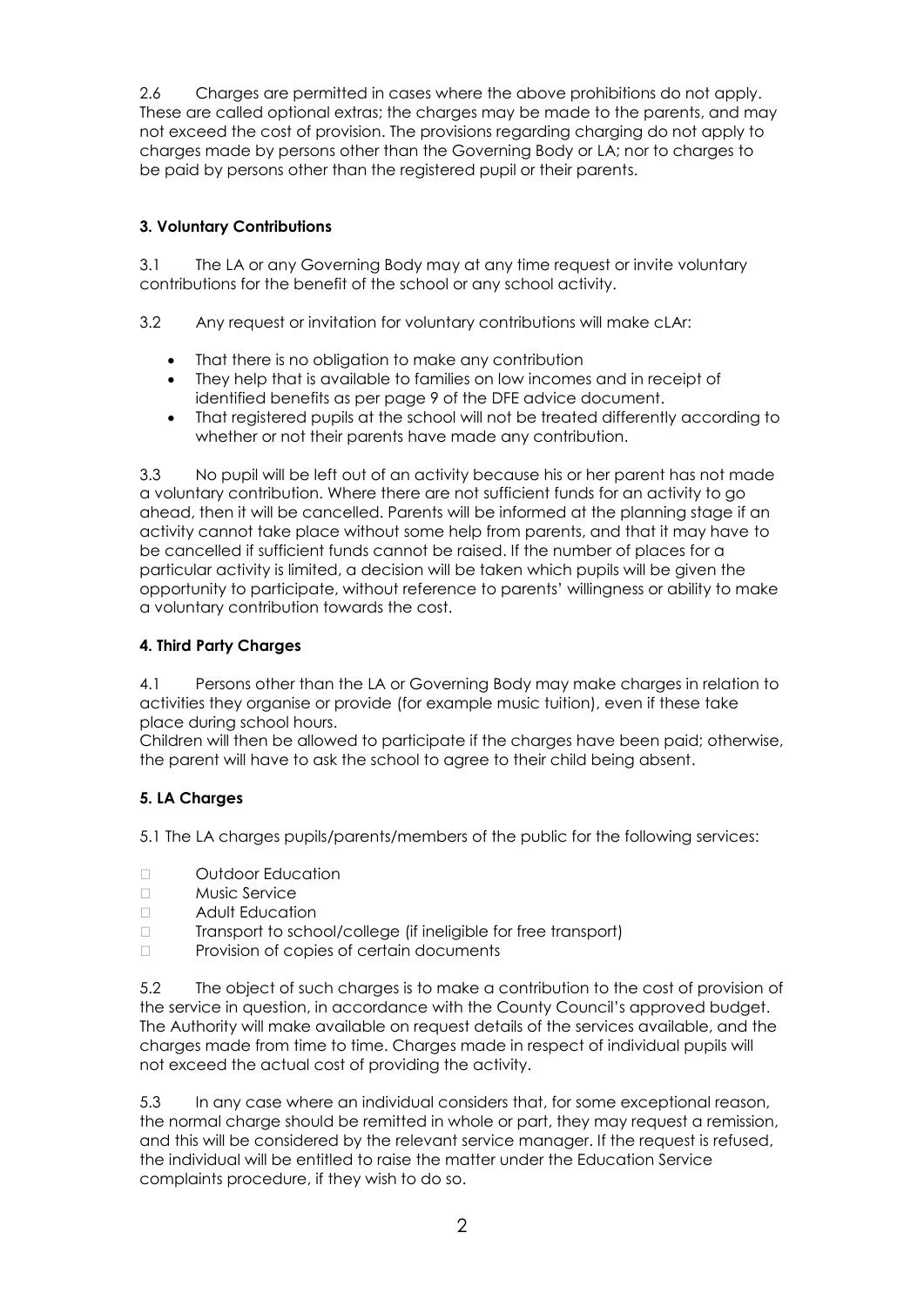## **6. Governing Body Charges**

6.1 This section of the policy contains the LA's recommendations to Governing Bodies in relation to charging and remission of charges. Governing Bodies may determine their own policies on these matters, which may be more or less generous than the policy of the LA, so long as they comply with the relevant legal requirements.

6.2 Subject to the provisions of this policy, Governing Bodies will expect all activities which are wholly or mainly outside school session time not to incur a cost to the school budget, unless in any case the Governing Body has been consulted and has decided otherwise.

6.3 Governing Bodies will observe the provisions of the LA's policy on Voluntary Contributions and Third Party Charges (set out at 3 and 4 above).

6.4 No charge will be made for admission to any school maintained by North Yorkshire County Council.

6.5 No charge will be made for the provision of education for registered pupils during school hours [except in relation to instrumental music tuition for individual pupils, or pupils in groups of up to four, where that tuition does not form part of the National Curriculum or of a prescribed examination syllabus being followed by a pupil]. No charge will be made for any materials, books, instruments or other equipment for use in connection with education provided for pupils at the school.

6.6 No charge will be made for entry to public examinations where the pupil is being prepared for the examination at the school [though the Governing Body may recover any fee the school has paid in respect of the examination, if the pupil fails without good reason to meet any examination requirement for that syllabus].

6.7 No charge will be made for any activity that takes place outside school hours if it is an essential part of the syllabus of a prescribed examination, or is required to fulfil statutory duties relating to the National Curriculum or to religious education.

6.8 Any activity which takes place wholly or mainly out of school hours and does not fall within 6.7 above will be the subject of charges, unless the Governing Body decides otherwise. Charges shall not be made for activities which take place mainly in school hours.

6.9 For the purposes of this policy, an activity takes place mainly out of school hours if more than half of the time occupied by the activity, and any associated travelling, takes place out of school hours. In relation to residential trips, they take place mainly out of school hours if the number of school sessions taken up by the trip is less than the number of half days included in the trip which do not contain school sessions (for example, a trip starting on a Thursday lunchtime would be mainly out of school hours if it ends on Sunday night, but mainly in school hours if it ends on Saturday night).

6.10 Where a charge is to be made for an activity, participation in that activity will be optional. If alternative provision is made for pupils not attending an activity, no charge shall be made for that provision. All pupils who do participate shall be equally entitled to do so; and subject to Section 7 below all pupils shall be charged the same amount for participation in the same activity.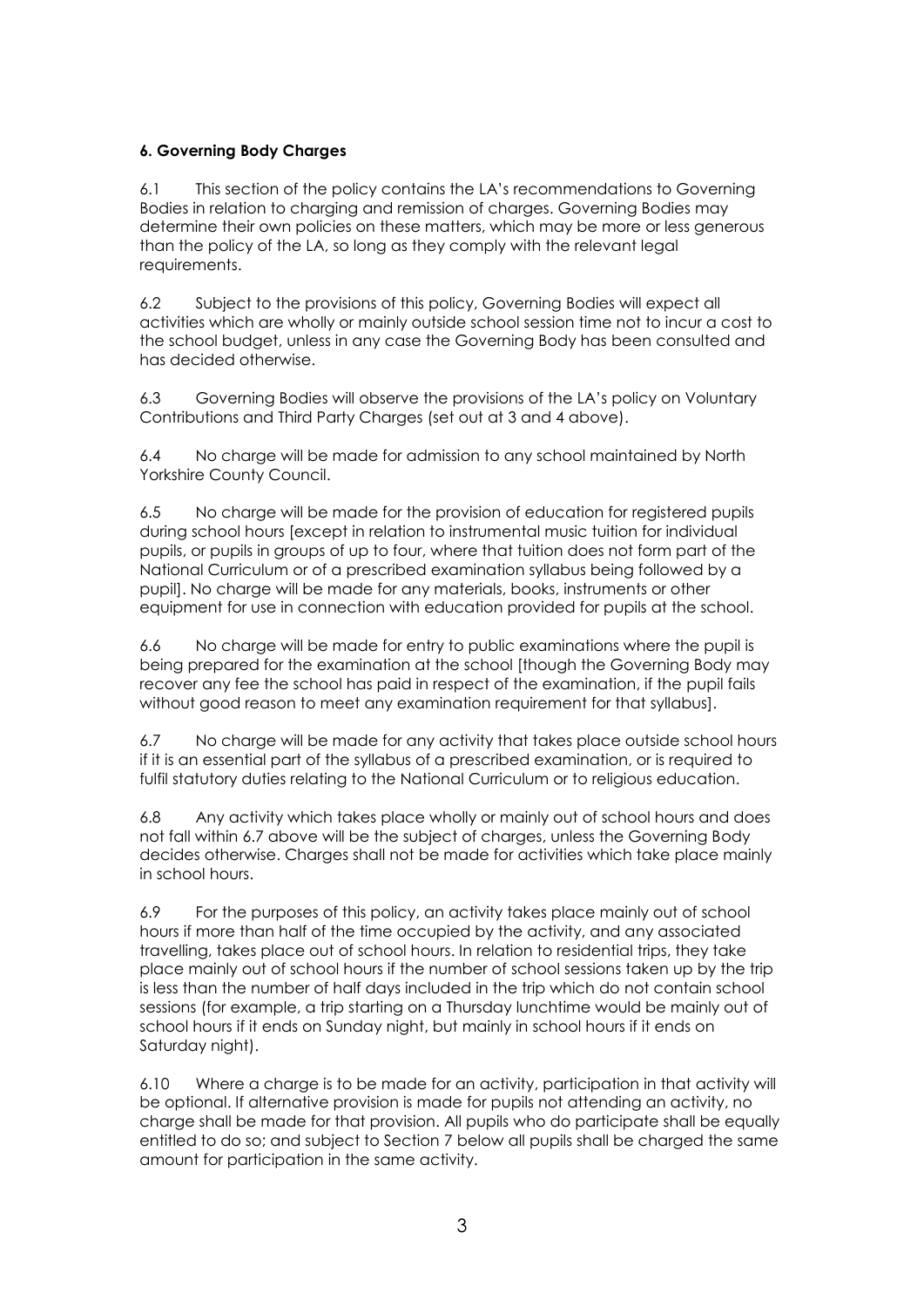6.11 Parents may be charged for the cost of materials for items made by children in woodwork, metalwork, arts and crafts etc, where the parents have indicated in advance a wish to own the end product.

6.12 All charges shall be calculated on the basis of the cost of the activity in question, so that the school shall not make any profit from charges. Charges per pupil will normally be the total cost of the activity, divided by the numbers of pupils taking part. There will be no cross-subsidy between activities. Costs of an activity may include travel, board and lodging for pupils; entrance charges to sites, buildings and facilities; insurance; and extra costs (if any) of employing staff in relation to the activity. Such employment must be on the basis of a separate contract, which may be in the form of a letter from the Governing Body.

## **7. Remissions**

7.1 Any charges payable for board and lodging provided for a pupil on a residential trip involving the provision of education shall be completely remitted if, at the time the trip takes place, the pupil's parents are in receipt of income support, family credit, an income-based Jobseeker's allowance, or disability working allowance [or such other allowances as the Governing Body may from time to time determine].

7.2 Charges for instrumental tuition will be remitted where parents are in receipt of income support, job seekers allowance (income based) or child tax credit with annual income below a level determined annually and not receiving working tax credit. Remissions are also available for siblings.

7.3 The Governing Body shall meet the whole or part of any charge payable in relation to a pupil if it is satisfied that there are exceptional circumstances in which the pupil's participation in the activity should be regarded as a priority, but the parents are unable to meet all or part of the charge.

#### **8. Nursery Charges (Spofforth School Only)**

In the following circumstances a charge will be made for nursery provision:

- a) A child is attending sessions at age 3 in the term before funding starts.
- b) A child is attending more than the 5 funded sessions per week.

These circumstances are both regarded as exceptional and will only be employed after discussion between staff and parents. Decision is at the discretion of the Headteacher who will consider carefully the needs of each individual child.

Parents may request this provision but the school will make a judgement based on information available.

For the 2021/2022 financial year the charge for each 3 hour session will be £12.00. For the 2021/2022 financial year the charge for each lunch club session will be £4.00 For the 2021/2022 financial year the charge for each nursery lunch meal will be £2.30

These decisions were made following North Yorkshire guidelines